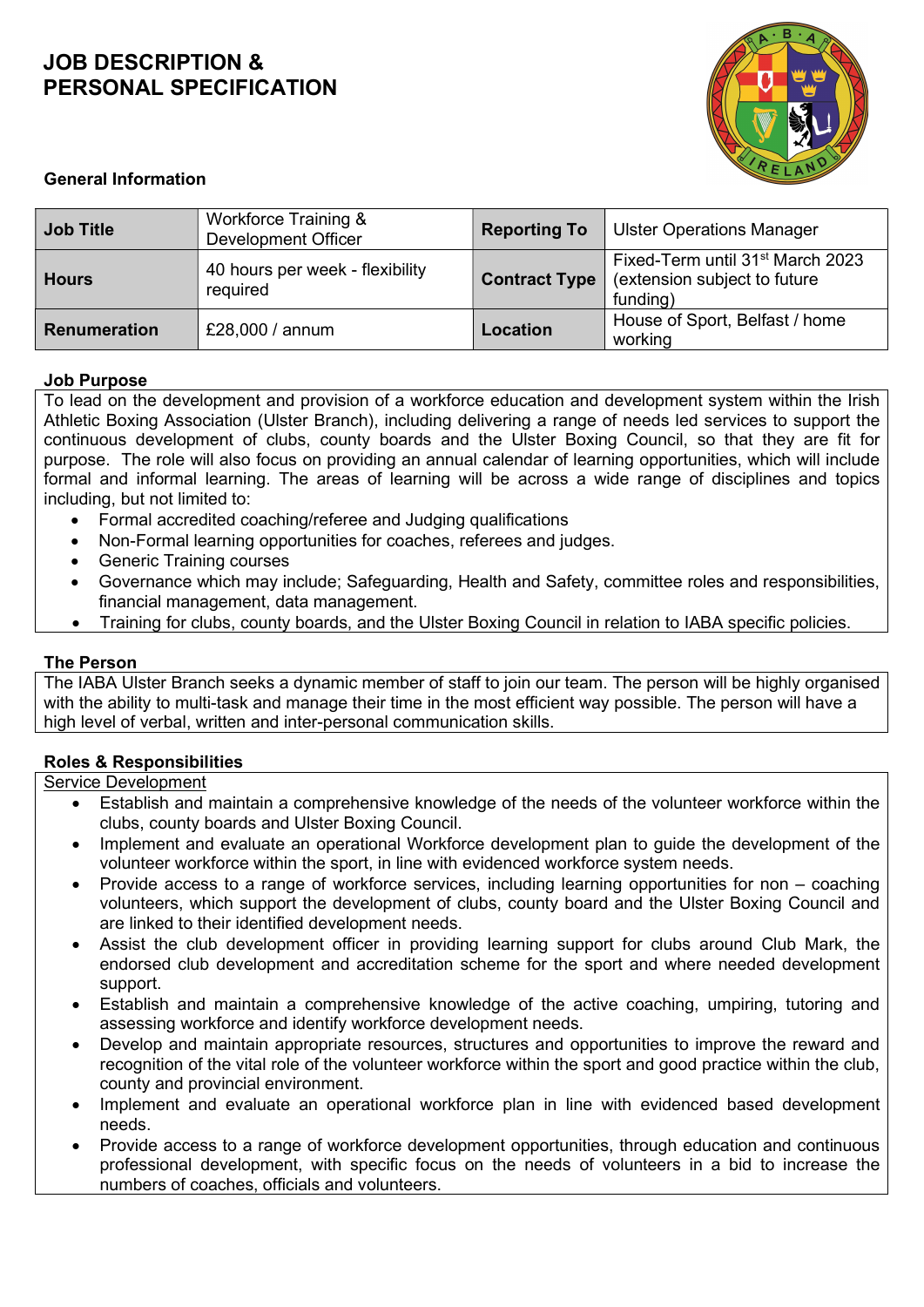

- Operate ID Card system for Coaches and Officials.
- The workforce education officer will also actively target increasing the number of females and people with a disability within the boxing workforce.
- Work in partnership with colleagues to ensure robust procedures are in place to manage and support workforce at all levels of the pathway.
- Monitor and evaluate impact of development interventions and prepare written and oral reports as necessary relating to the post.
- Managing budgets in relation to the workforce programme.

## Community Involvement and Partnership Working

- Facilitate boxing community involvement in the programme where appropriate
- Be the lead IABA Ulster Branch staff member on the Ulster Boxing Council sub-committee for Workforce Development
- Link up with the participation officer to identify learning opportunities associated with the delivering of membership growth programmes
- Promote opportunities for volunteering
- Work closely with the club development officer to assist them in providing guidance and support to clubs on a range of issues.

### Staff Direction

- To arrange and supervise (were necessary) tutors, casual coaches, leaders and volunteers
- Identify training needs for staff and volunteers and these are met within agreed budgets

### **Administration**

- Develop and maintain efficient and effective systems to ensure the smooth running of the project
- Comply with and actively promote IABA policies and procedures

#### General

- To attend staff meetings as required
- To support the work of the relevant Committees and any ad hoc task and finish working groups and to attend meetings as required
- To keep abreast of current and emerging trends and developments within the sector
- To act in accordance with the Code of Conduct for IABA employees
- Undertake the foregoing duties in such a way as to enhance and protect the reputation public profile of IABA.

## Flexibility/Variation Clause:

- The above Job Description is not intended to be a comprehensive list of all the duties involved and consequently, the post holder may be required to perform other duties as appropriate to the post which may be assigned to him / her from time to time and to contribute to the development of the post while in office.
- This is a description of the job as it is constituted at the date shown. It is the practice of this organisation to periodically examine job descriptions, update them and ensure that they relate to the job performed, or to incorporate any proposed changes.
- This procedure will be conducted by the appropriate manager in consultation with the postholder.
- In these circumstances it will be the aim to reach agreement on reasonable changes, but if agreement is not possible the IABA reserves the right to make changes to your job description following consultation.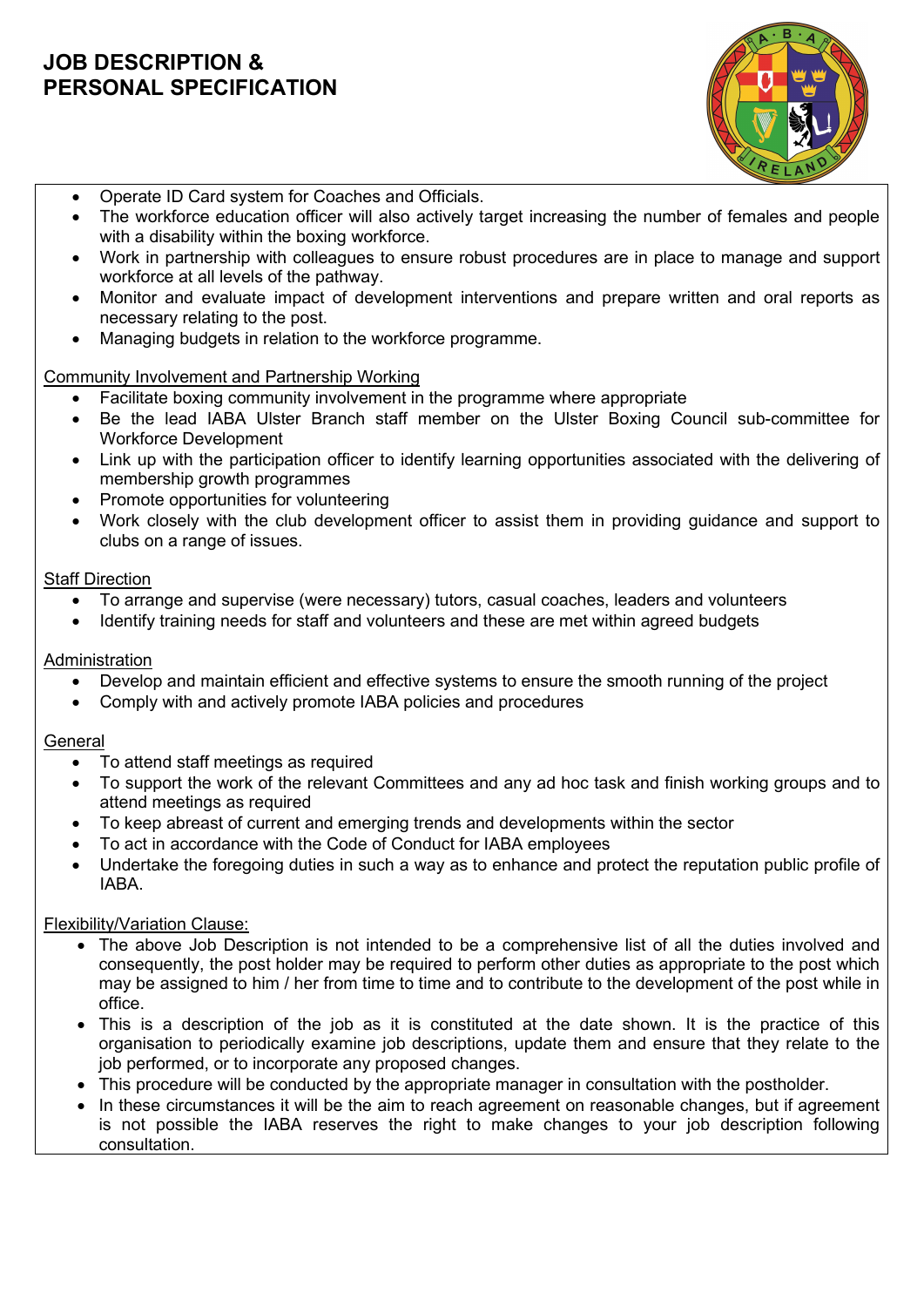# Personal Specification

#### Requirements - Qualifications



# **Essential**

- ^A 3rd level qualification which can be proven relevant to the post.
- Desirable
	- A degree which can be proven relevant to the post
	- Teacher Certificate or Tutoring Qualification.

^ Please note where a prospective applicant does not have a 3rd level qualification, we will also consider applications where a candidate has 5 GCSEs and at least 4 years' full-time experience (or part time equivalent) in criterion highlighted \* below.

### Requirements - Experience

### **Essential**

- \*2 years demonstrable full-time experience (or part time equivalent) of working with sports clubs, coaches, officials and volunteer in advisory capacity
- \*2 years' experience, full time (or part time equivalent) providing training and learning opportunities.
- \*2 years' demonstrable experience of developing, implementing and managing needs led programmes to support the development of sports clubs and their volunteer base.
- \*2 years' demonstrable experience of managing resources and budgets.

### Desirable

- \*\*Experience of developing and submitting successful funding applications
- Experience of working with key sporting partners.

## Requirements – Knowledge

#### **Essential**

A knowledge and understanding of:

- \* the issues and challenges within the sports club and workforce environments.
- \*needs led club and workforce development
- the principles of sports development
- club accreditation programmes / schemes.
- Boxing in Ulster (structure & strategy).

## Desirable

- \*\*Knowledge of event booking platforms.
- Knowledge of key policy drivers from Central Government / Sport NI
- Demonstrate an understanding of equality issues and a commitment to the Associations Equality statement and Policy
- sports participant and performer pathways

## Requirements – Skills

- \*Experience in the use of Microsoft software in particular Word, Excel, Powerpoint and Outlook
- \*Ability to work under pressure and meet tight deadlines
- Ability to motivate enthusiasm amongst volunteers.
- Excellent organisational and planning skills

## Requirements – Communication & Inter-personal Skills

- Excellent presentation, oral and written communication skills
- Highly developed communication and interpersonal skills.